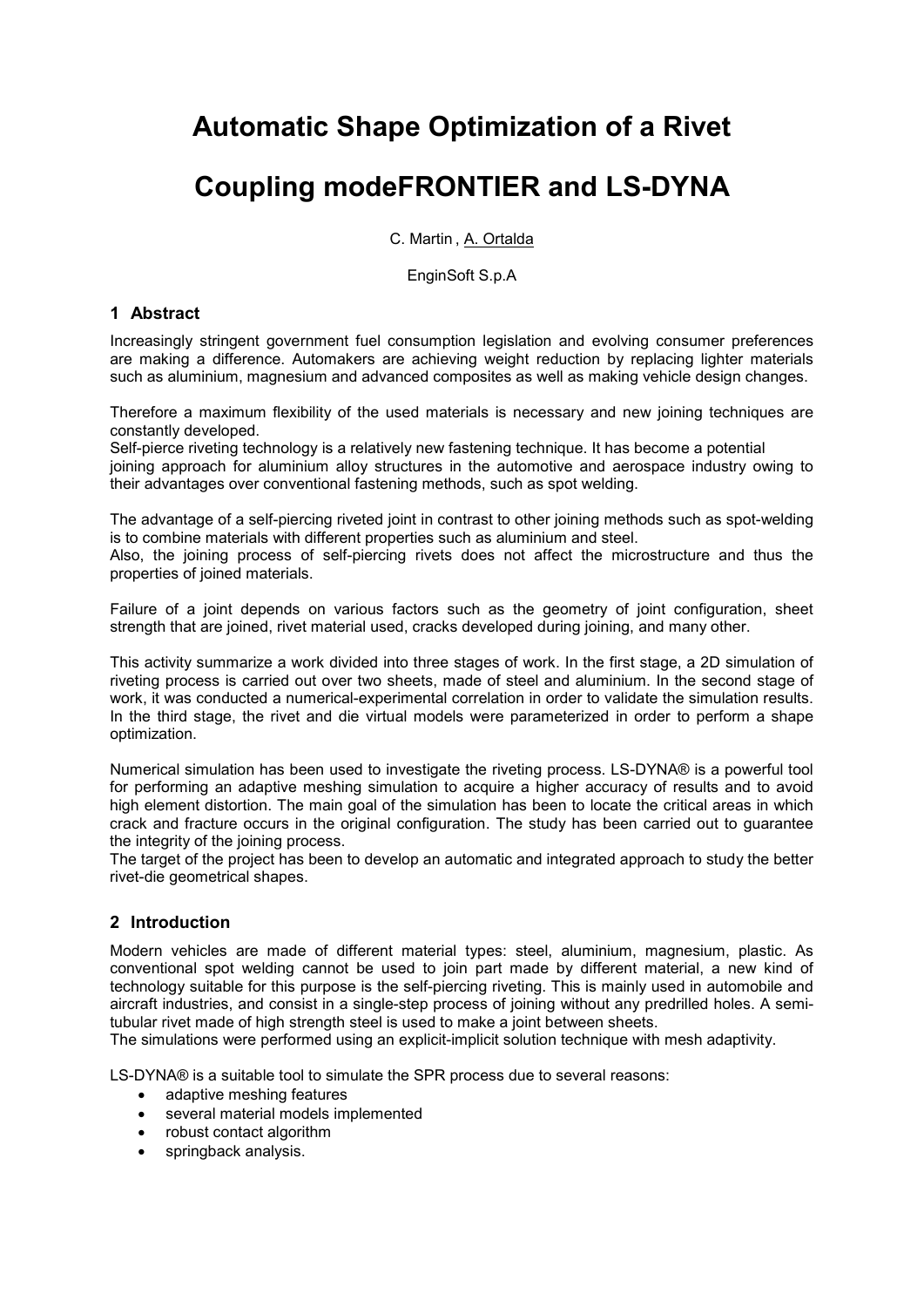Numerical simulation with LS-DYNA virtually assess the joining quality, and permit to examine stress, force and deformation during joining.

After virtually testing the original configuration provided by the manufacturer, the rivet-die geometrical shapes were automatically modified in order to find a better solution.

The current activity will show the main aspects regarding the development of an automatic approach to execute these tasks.

## **3 SPR model description**

The SPR joining technique relies on creating a mechanical interlock by flaring the hardened steel rivet shank, after it pierces a second sheet in joining a two-sheet assembly. The technique is not restricted to joining a two-sheet assembly, as it may be used to join three or more sheets comprising different materials in a single operation.





Self-piercing riveting is a large-deformation process that involves piercing. The self-piercing riveting process can be summarized by four steps:

- 1. clamping: the blankholder presses the two sheets against the die, and then the rivet is gradually pressed into top sheets
- 2. piercing: the punch pushes the rivet into the top sheets
- 3. flaring: the material of the lower sheet flows into the die and the rivet shank begins to flare outward, forming a mechanical interlock between the upper and lower substrates
- 4. punch release: once the punch is retracted, the finished joint is achieved with the fastener properly seated in the sheets.

The process comprises many pairs of contacts between the punch, blankholder, rivet, top sheet, bottom sheet, and die.

The rivet material is a boron steel, top sheet is a dual phase steel, while the bottom sheet is an aluminium alloy.

Blankholder, punch and die were treated as rigid bodies.

Regarding contact interfaces, six pairs of contacts have been created to handle the friction distinctly. For the 2D simulations conducted \*CONTACT\_2D\_AUTOMATIC\_NODE\_TO\_SURFACE contact were chosen.

#### **4 Frictions and materials calibration**

Friction coefficient and material properties were not easy to set for simulation for the following two main reasons:

the materials data received by the customer concern tensile test and do not taking account treatments and machinery

the friction typology change during the process.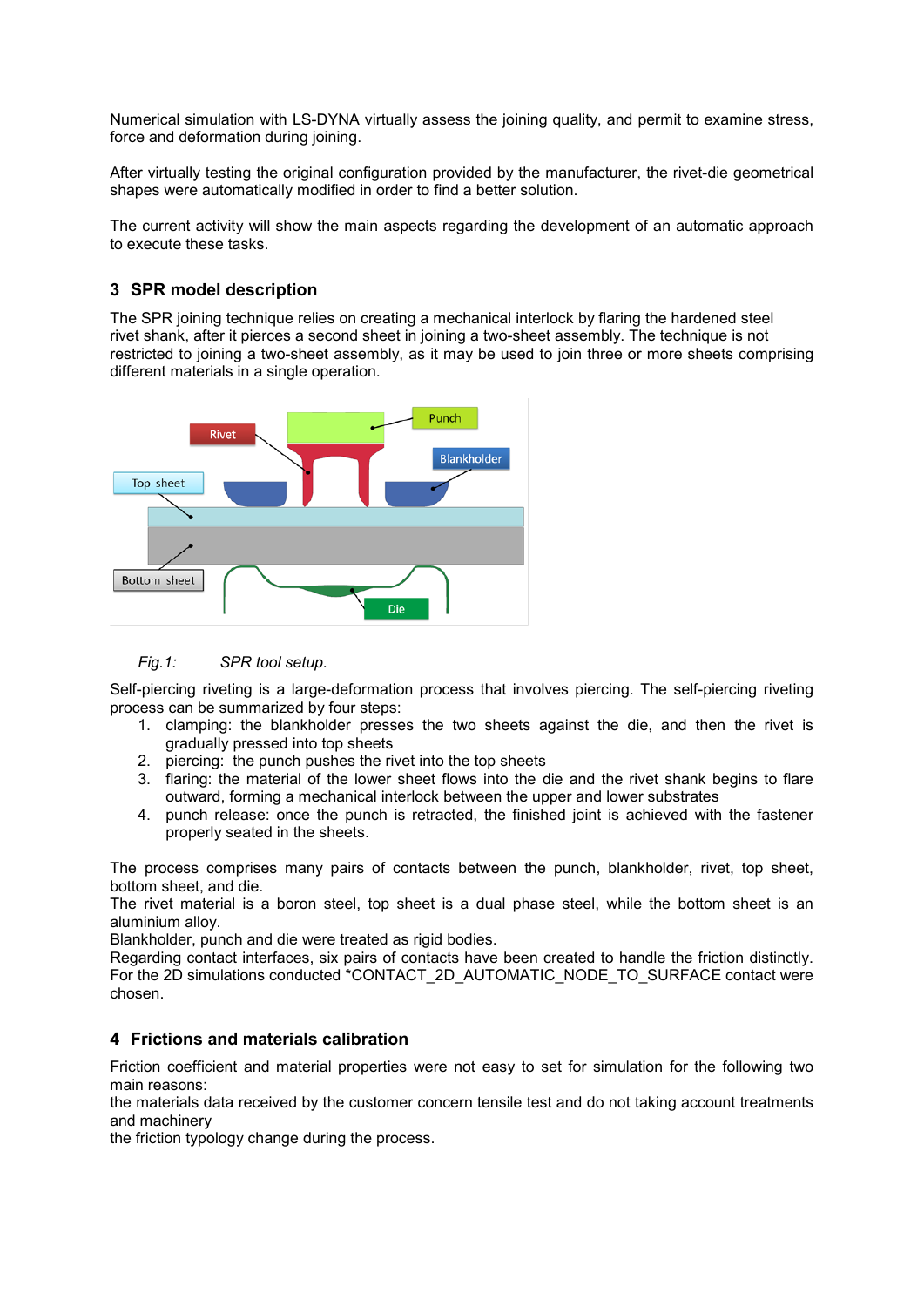Preliminary simulations conducted have shown that friction play an important role in the penetration of rivet into sheets and has an influence on the results of the simulation. In particular, final shape of the rivet shank and the part of the top sheet in contact with the tip of the rivet shank is influenced by friction.

In order to find the correct parameters to use in the simulation, frictions and materials were parametrized and a modeFRONTIER workflow was build.



*Fig.2: Example of modeFRONTIER workflow used to perform the model calibration*

Experimental laboratory test results were carried out to define all the materials and friction coefficients using the modeFRONTIER Integration and Design Optimization software.

For rivet material is being used Material Type 98 implementing Johnson/Cook strain sensitive plasticity, in which the flow stress is expressed as follow:

$$
\sigma_y = \left(A + B\bar{\varepsilon}^{p^n}\right)(1 + C\ln \dot{\varepsilon}^*)
$$

It is used for problems where the strain rates vary over a large range. The values of the input constant A, B and n define respectively the yield stress and hardening parameter and were set as input variable to find the correct material, considering treatment and machinery.

The same procedure was implemented for the aluminium (bottom sheet) and steel (upper sheet) but using elasto-plastic materials Material Type 24 and parameterizing the stress versus plastic strain curves.

## **5 Adaptive meshing**

During riveting simulation, high element deformation occurs and can cause error termination. To avoid this, a 2D remeshing technique was used.

In particular, this capability is called rezoning and is accomplished in three steps:

- 1. generate nodal value for all variables to be remapped
- 2. rezone one or more materials

3. Initialize remeshed regions by interpolating from nodal point values of old mesh.

Important card to set this feature in LS-Dyna environment are \*CONTROL\_ADAPTIVE, \*CONTROL\_ADAPSTEP, \*PART\_ADAPTIVE\_FAILURE.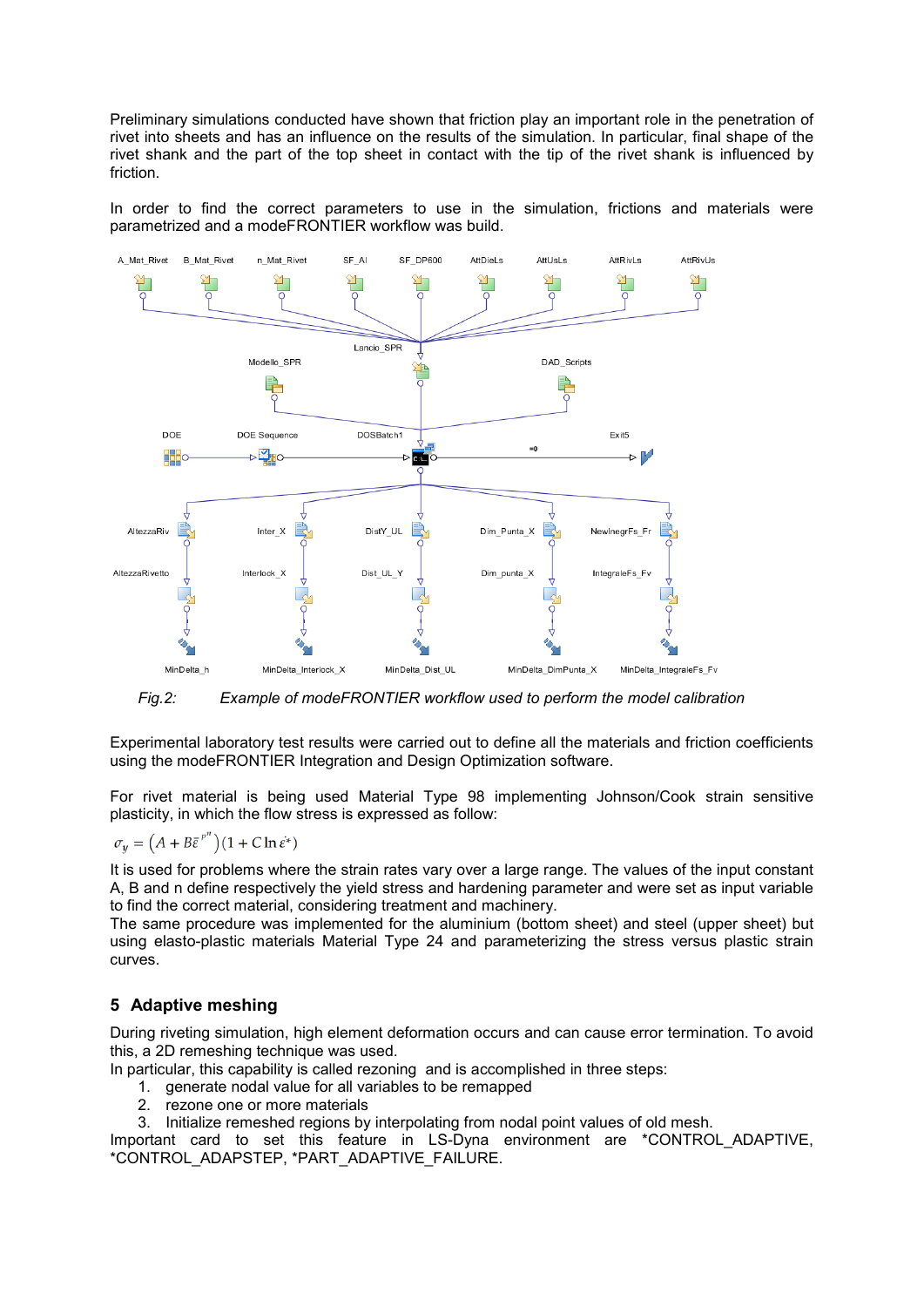## **6 Post processing**

As said in the previous paragraph, the mesh change during simulation, thus the nodes ids change continuously and is difficult to measure a distance between two nodes in automatic way.

For this reasons, is being created an ad hoc software that recognize the geometrical characteristics at the end of riveting simulation and make a comparison with the section cut of the image captured in the experimental test.



*Fig.3: Overlapped image - Experimental vs. Numerical*

The characteristic chosen to make the comparison are highlighted in fig 3.

Practically, during the post processing phase, the software have to compare: interlock, rivet deformed height, distance between upper sheet and lower sheet and maximum rivet diameter calculated on the rivet tails. In addition the post processing have also to compare riveting force.

## **7 DOE sensitivity analysis**

Parametrical study were conducted to understand how friction value among parts and material characteristics affect the joining results.

By means of this system, a DOE sensitivity analysis was performed in order to:

Investigate material changes caused by treatments and machinery

Calibrate friction coefficient

Find correlation among objective functions verifying possible redundancy, for select independent function to use in the optimization phase

Find correlation among input variables and objective functions, to know how the system reacts to an input variable perturbation and define the ones that have major influence on objective function.

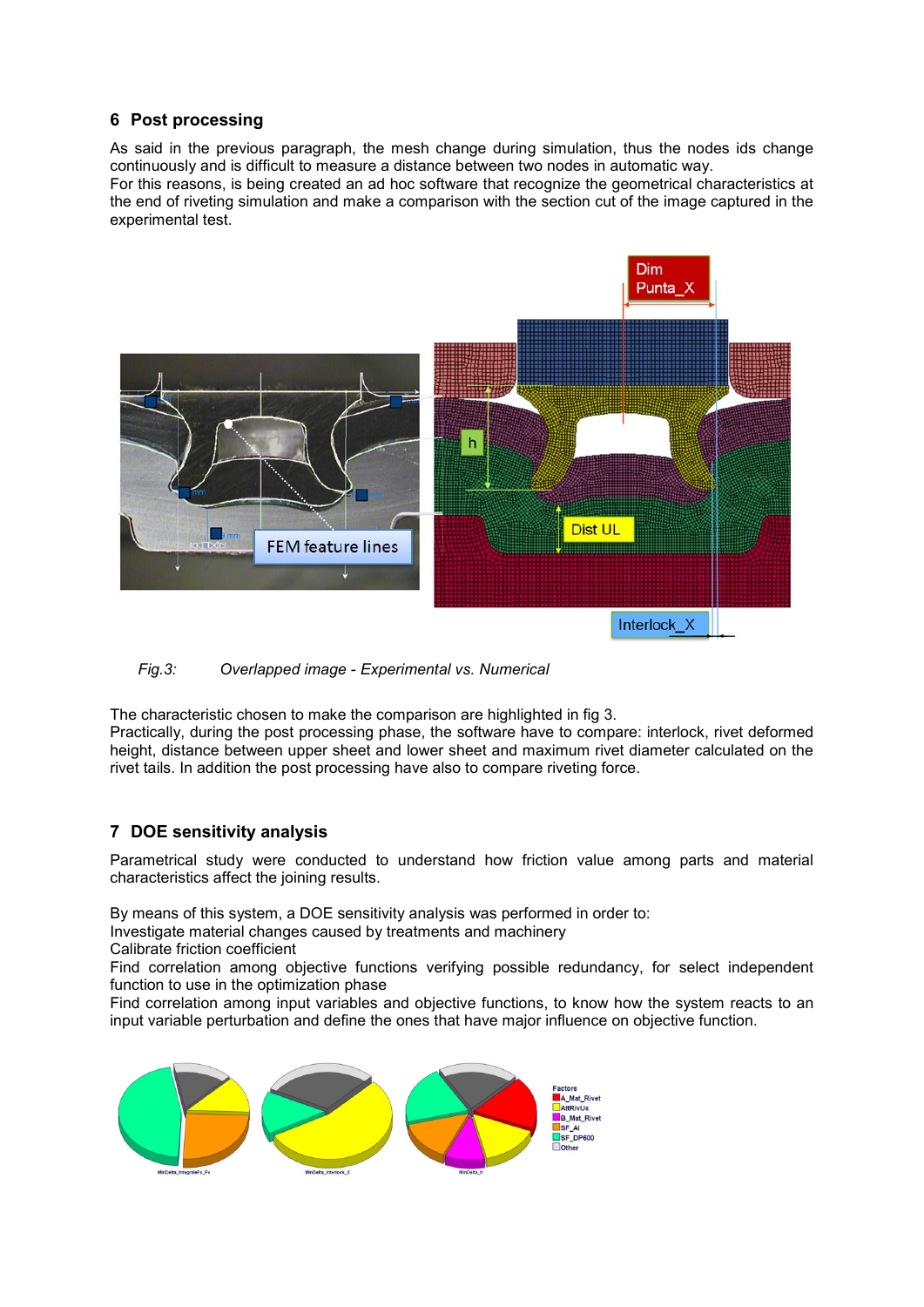#### *Fig.4: Overall Student Chart – Output vs. Input correlation*

The Overall Student Chart highlights, by means of pie charts, the influence of each input (slice) on each output (pie).

In this case it emerges that the friction between rivet and upper sheet is very influencing for all objectives, in particular for the interlock.

To match the experimental test force, instead, the most important parameter is the top sheet material scale factor on stress-strain curve.

Rivet deformed shape is affected by all input variables investigated, practically in the same measure.



#### *Fig.5: Trade-Off Objective Functions*

To choose the best combination of the input variables that match the experimental test is being made a trade-off among three objective function.

In fig.5 is possible to see the data in three dimensions. It can be clearly noticed that the best designs are those close to the Pareto curve (best compromise interlock vs. riveting force), with small diameter (rivet deformed height).

For validate the parameter to use in the simulation are being carry out the following tests:

- Upper and lower sheet thickness variation
- Joining a three-sheet assembly
- Different rivet geometry.

The simulation results have shown a good agreement with laboratory tests and so the data were used to perform the optimization phase.

#### **8 Optimization strategy definition**

At this point we have a simulation that reacts with a wide correlation margin to the real riveting process.

We can modify the shape of the rivet and die and see what effects they produce on the junction mechanism.

In particular, it was decided to change the angles of the tail, the thickness and the head shape for the rivet, while for the die the morphing parameters are: clew's height, loop line radius, diameter and deep.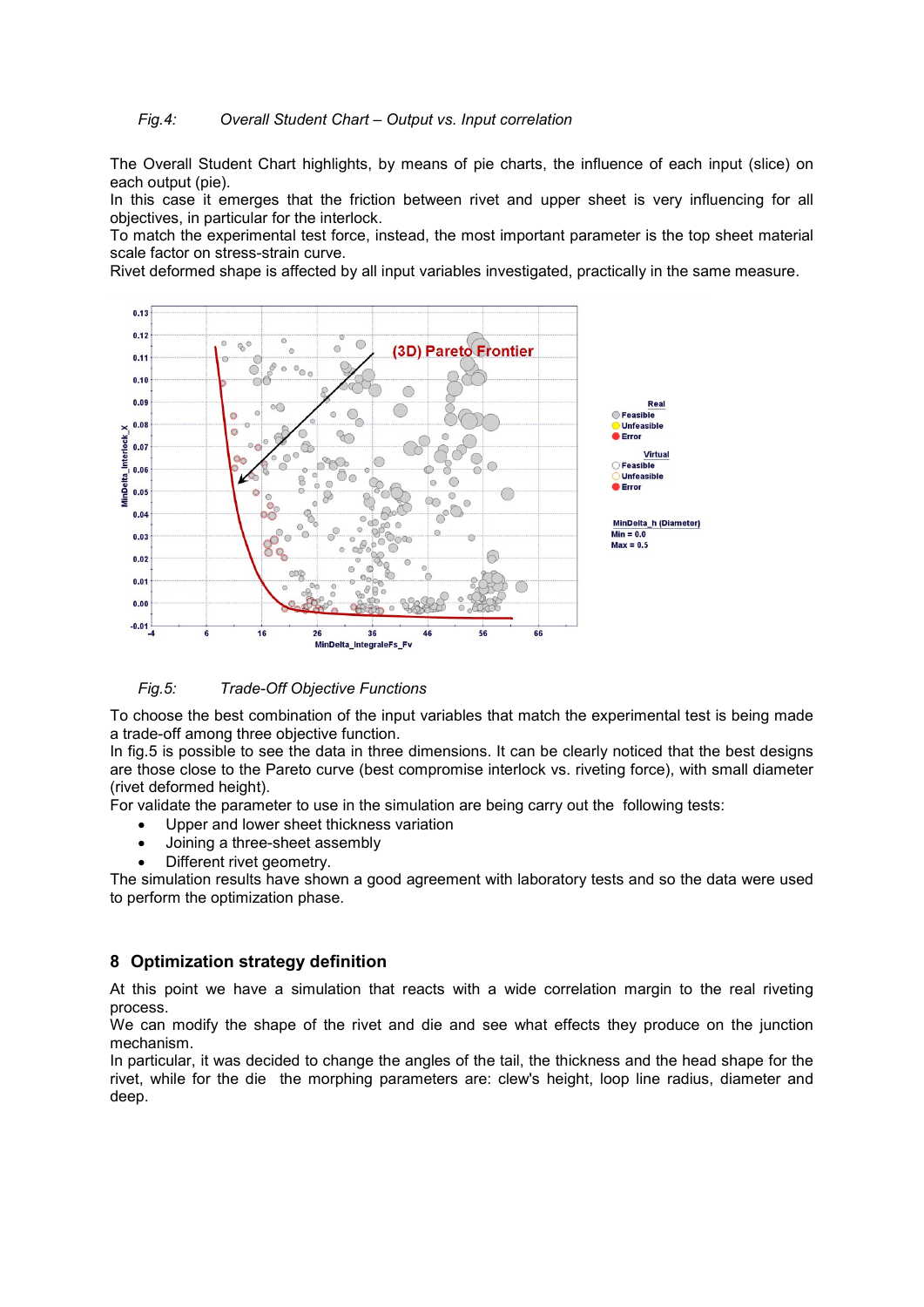

*Fig.6: Morphing input variables*

The goal of the optimization phase is to find designs that satisfied the following objectives:

- Interlock maximization, to improve joining resistance
- Riveting force minimization to reduce risk of joining failure
- Reduced plastic deformation on the bottom sheet to avoid bottom cracks
- Reduced rivet stress to avoid fracture on the rivet tails



*Fig.7: Morphing objective functions*

In order to perform the optimization, modeFRONTIER has been used. modeFRONTIER is a state of the art multi-objective and mullti-disciplines optimization software.

In the presented work, the input variables are the morphing operations, so a change in the value implies a modification of the rivet and die shapes.

By means of the "sh node" it is possible to invoke both LS-DYNA solver that submits the analysis and LS-PrePost that reads the output files and generates further result files suitable for mF interpretation. Such results are values that mF handles and, after some internal optimization process, modifies as modeFRONTIER input variables to achieve the target outputs. Extracted values can be also managed inside a calculator node where further operations can be performed.